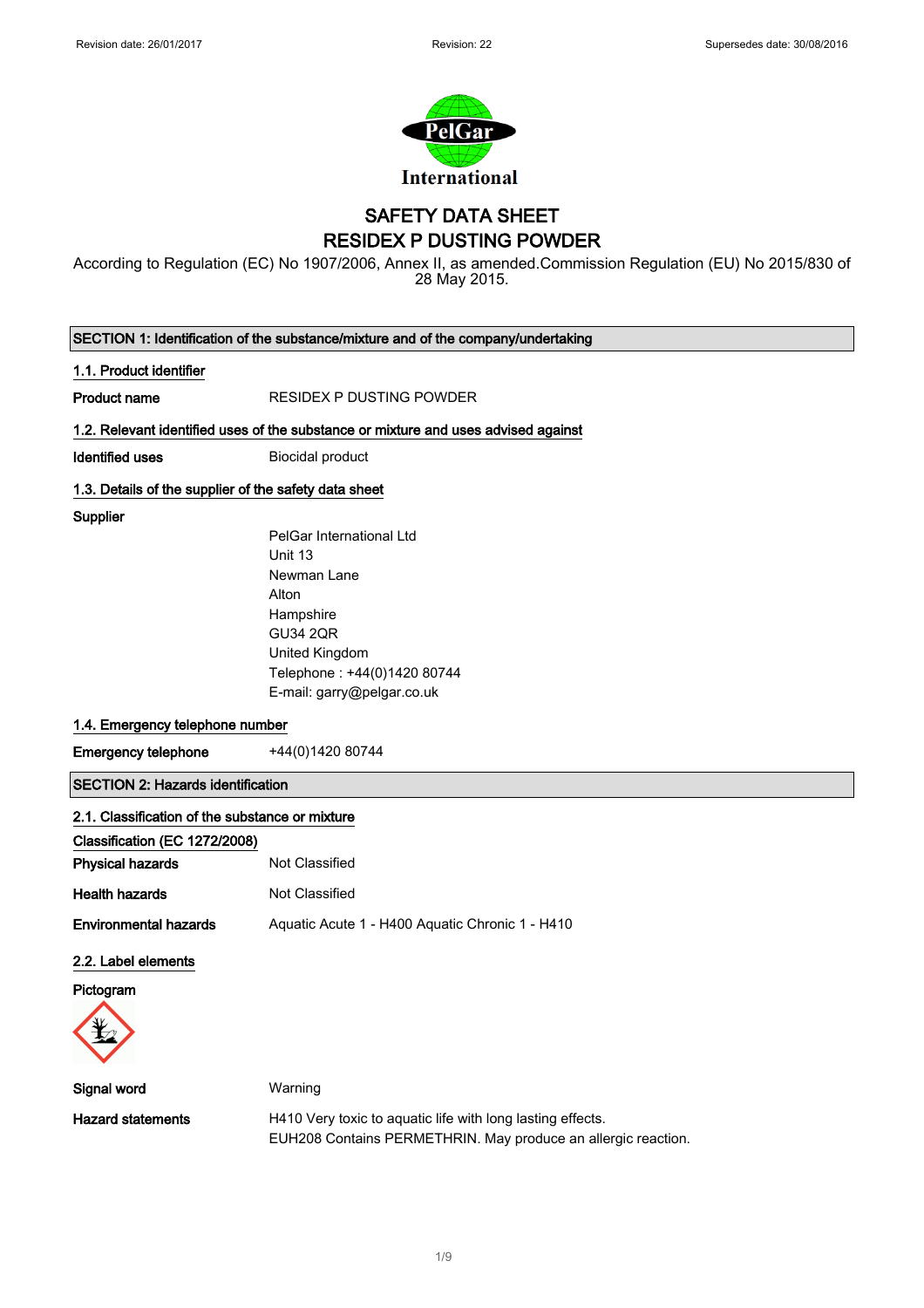| <b>Precautionary statements</b> | P273 Avoid release to the environment.                                       |
|---------------------------------|------------------------------------------------------------------------------|
|                                 | P391 Collect spillage.                                                       |
|                                 | P501 Dispose of contents/ container in accordance with national regulations. |
|                                 | P <sub>102</sub> Keep out of reach of children.                              |
|                                 | P103 Read label before use.                                                  |
|                                 | P <sub>260</sub> Do not breathe dust.                                        |
|                                 | P270 Do not eat, drink or smoke when using this product.                     |
|                                 | P262 Do not get in eyes, on skin, or on clothing.                            |

2.3. Other hazards

SECTION 3: Composition/information on ingredients

| 3.2. Mixtures                                |                             |                 |
|----------------------------------------------|-----------------------------|-----------------|
| <b>PERMETHRIN</b>                            |                             | 1%              |
| CAS number: 52645-53-1                       | EC number: 258-067-9        |                 |
| M factor (Acute) = $1000$                    | M factor (Chronic) = $1000$ |                 |
| <b>Classification</b>                        |                             |                 |
| Acute Tox. 4 - H302                          |                             |                 |
| Acute Tox. 4 - H332                          |                             |                 |
| Skin Sens. 1 - H317                          |                             |                 |
| Aquatic Acute 1 - H400                       |                             |                 |
| Aquatic Chronic 1 - H410                     |                             |                 |
| ALKYLNAPHTHALINESLILPHONIC ACID SODILIM SALT |                             | 10 <sup>k</sup> |

| ALIMENT ITITIALINE OOLI TIONIO AOID, OODIOM OALT                    |                      | 31 W |
|---------------------------------------------------------------------|----------------------|------|
| CAS number: 27213-90-7                                              | EC number: 248-326-4 |      |
| <b>Classification</b>                                               |                      |      |
| Acute Tox. 4 - H302                                                 |                      |      |
| Acute Tox. 4 - H332                                                 |                      |      |
| Skin Irrit. 2 - H315                                                |                      |      |
| Eye Irrit. 2 - H319                                                 |                      |      |
| The full text for all hazard statements is displayed in Section 16. |                      |      |
|                                                                     |                      |      |

SECTION 4: First aid measures

### 4.1. Description of first aid measures

| <b>General information</b> | Move affected person to fresh air and keep warm and at rest in a position comfortable for<br>breathing.                                                                                                                     |
|----------------------------|-----------------------------------------------------------------------------------------------------------------------------------------------------------------------------------------------------------------------------|
| Inhalation                 | Remove affected person from source of contamination. Move affected person to fresh air and<br>keep warm and at rest in a position comfortable for breathing. Get medical attention if any<br>discomfort continues.          |
| Ingestion                  | Do not induce vomiting. Never give anything by mouth to an unconscious person. Do not<br>induce vomiting. If vomiting occurs, the head should be kept low so that vomit does not enter<br>the lungs.                        |
| <b>Skin contact</b>        | Wash skin thoroughly with soap and water. Get medical attention if irritation persists after<br>washing.                                                                                                                    |
| Eye contact                | If dust has entered the eyes, proceed as follows. Rinse immediately with plenty of water.<br>Remove any contact lenses and open eyelids wide apart. Continue to rinse for at least 15<br>minutes and get medical attention. |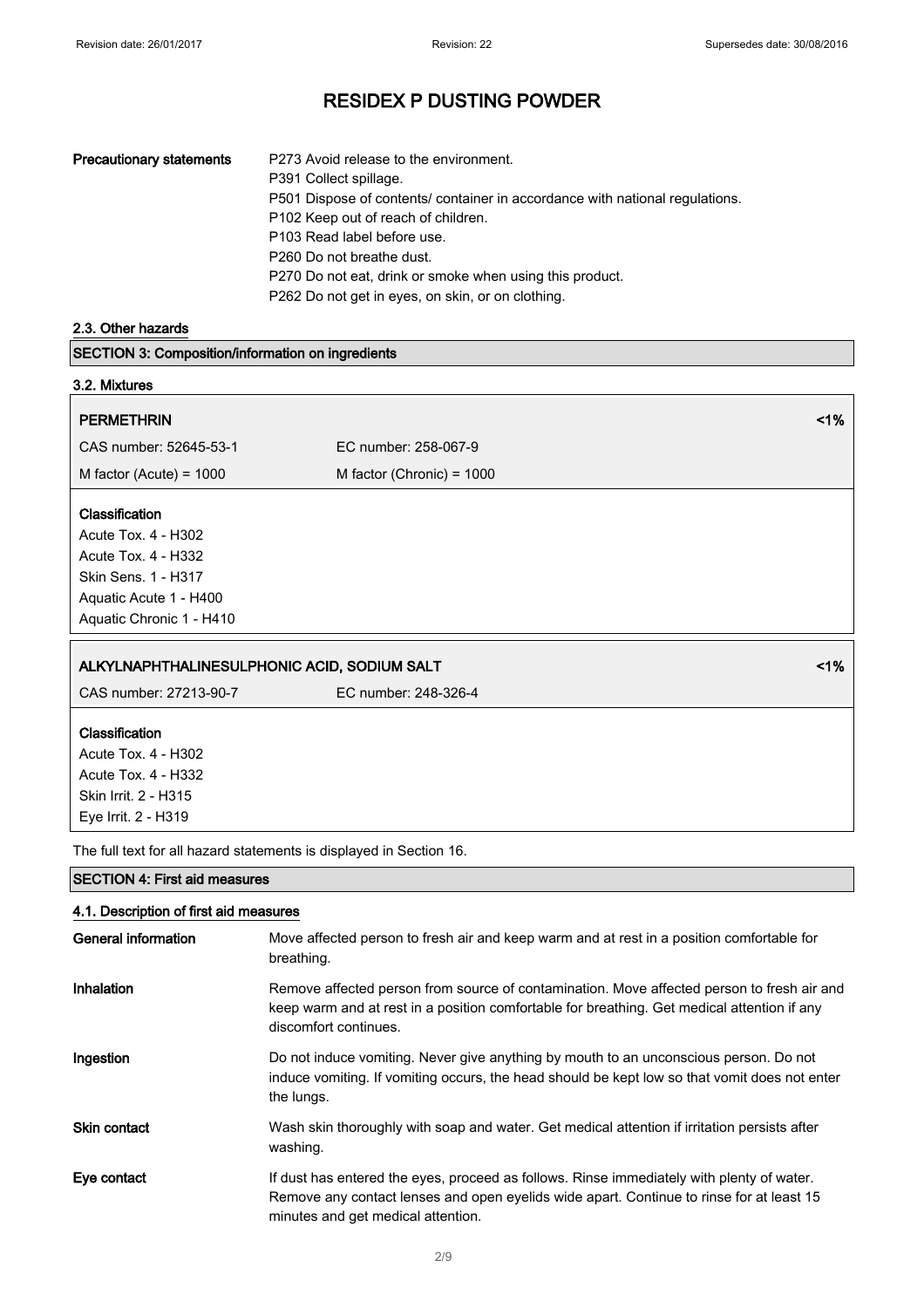|  | 4.2. Most important symptoms and effects, both acute and delayed        |  |
|--|-------------------------------------------------------------------------|--|
|  | 4.3. Indication of any immediate medical attention and special treatmen |  |

# ation of any immediate medical attention and special treatment needed SECTION 5: Firefighting measures 5.1. Extinguishing media Suitable extinguishing media The product is non-combustible. Extinguish with the following media: Water spray, fog or mist. Carbon dioxide (CO2). Dry chemicals, sand, dolomite etc. 5.2. Special hazards arising from the substance or mixture 5.3. Advice for firefighters Protective actions during firefighting Avoid breathing fire gases or vapours. Special protective equipment Use protective equipment appropriate for surrounding materials. for firefighters SECTION 6: Accidental release measures 6.1. Personal precautions, protective equipment and emergency procedures Personal precautions Wear protective clothing as described in Section 8 of this safety data sheet. Avoid inhalation of dust. 6.2. Environmental precautions Environmental precautions Do not discharge into drains or watercourses or onto the ground. 6.3. Methods and material for containment and cleaning up Methods for cleaning up Collect powder using special dust vacuum cleaner with particle filter or carefully sweep into suitable waste disposal containers and seal securely. Avoid generation and spreading of dust. 6.4. Reference to other sections SECTION 7: Handling and storage 7.1. Precautions for safe handling Usage precautions **Avoid handling which leads to dust formation**. Persons susceptible to allergic reactions should not handle this product. 7.2. Conditions for safe storage, including any incompatibilities Storage precautions Store in tightly-closed, original container in a dry and cool place. Keep separate from food, feedstuffs, fertilisers and other sensitive material. Storage class Miscellaneous hazardous material storage. 7.3. Specific end use(s) SECTION 8: Exposure Controls/personal protection 8.1. Control parameters Occupational exposure limits TALC Long-term exposure limit (8-hour TWA): 1 mg/m<sup>3</sup> SIPERNAT 50 S

TLVs ACGI 10mg/m3 UK EH40/95 3mg/m3 respirable dust, 8 h oes, 6mg/m3 total dust oes.

### CHINA CLAY

Inorganic dust WEL 4mg/m3 resp. dust TWA 8 hrs.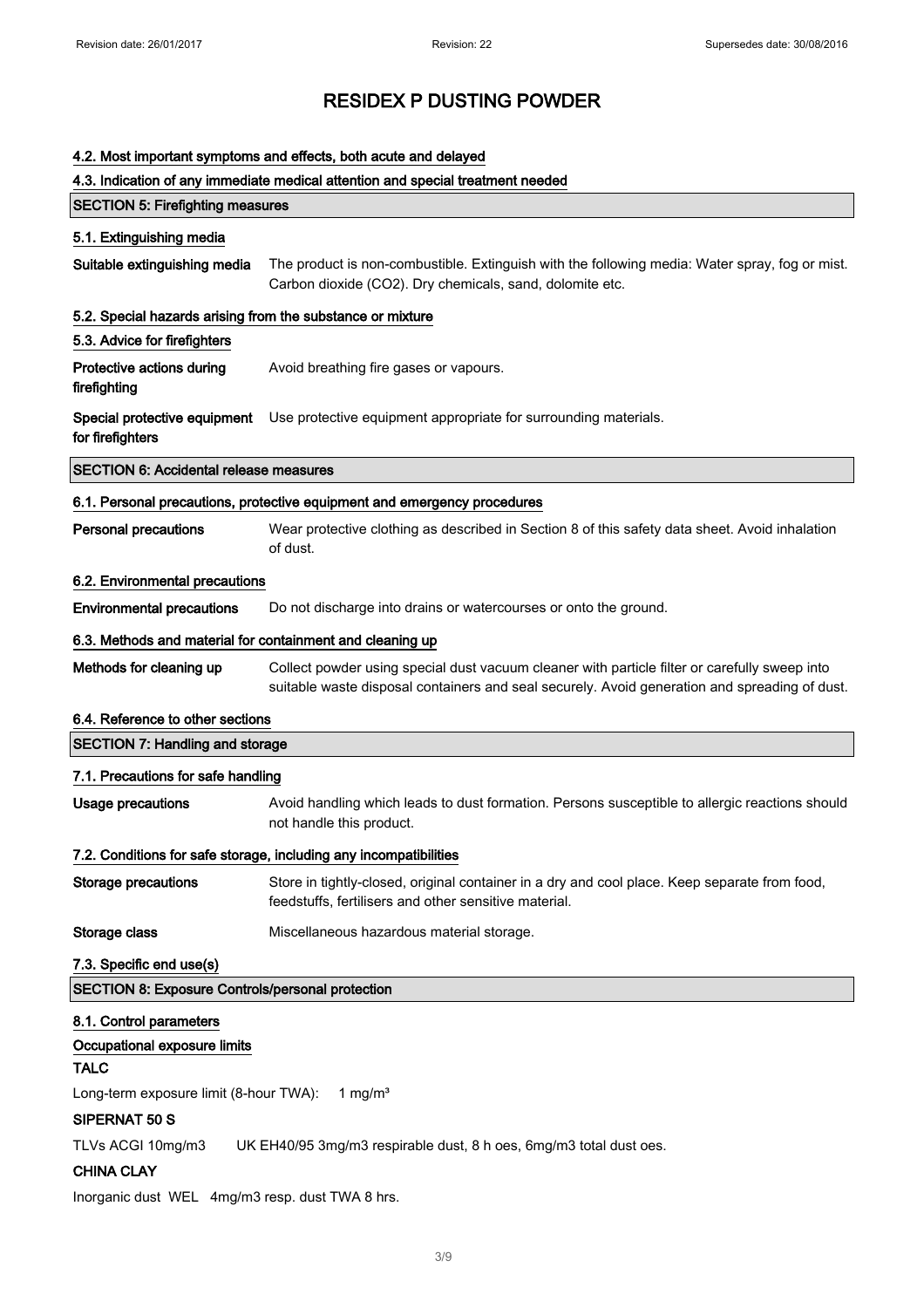### 8.2. Exposure controls

| Appropriate engineering<br>controls       | Use mechanical ventilation if there is a risk of handling causing formation of airborne dust.                                                                                                                                                                                          |
|-------------------------------------------|----------------------------------------------------------------------------------------------------------------------------------------------------------------------------------------------------------------------------------------------------------------------------------------|
| Eye/face protection                       | Eyewear complying with an approved standard should be worn if a risk assessment indicates<br>eye contact is possible.                                                                                                                                                                  |
| Hand protection                           | Chemical-resistant, impervious gloves complying with an approved standard should be worn if<br>a risk assessment indicates skin contact is possible.                                                                                                                                   |
| <b>Respiratory protection</b>             | Ensure adequate ventilation. Protection against nuisance dust must be used when the<br>airborne concentration exceeds 10 mg/m3. Respiratory protection complying with an<br>approved standard should be worn if a risk assessment indicates inhalation of contaminants is<br>possible. |
| <b>Environmental exposure</b><br>controls | Do not release to the environment.                                                                                                                                                                                                                                                     |

### SECTION 9: Physical and Chemical Properties

### 9.1. Information on basic physical and chemical properties

| Appearance                                      | Dusty powder.             |
|-------------------------------------------------|---------------------------|
| Colour                                          | Grey.                     |
| Odour                                           | No characteristic odour.  |
| <b>Odour threshold</b>                          | No information available. |
| рH                                              | No information available. |
| <b>Melting point</b>                            | No information available. |
| Initial boiling point and range                 | No information available. |
| Flash point                                     | No information available. |
| <b>Evaporation rate</b>                         | No information available. |
| <b>Evaporation factor</b>                       | No information available. |
| Flammability (solid, gas)                       | No information available. |
| Upper/lower flammability or<br>explosive limits | No information available. |
| Other flammability                              | No information available. |
| Vapour pressure                                 | No information available. |
| Vapour density                                  | No information available. |
| <b>Relative density</b>                         | No information available. |
| <b>Bulk density</b>                             | No information available. |
| Solubility(ies)                                 | Insoluble in water.       |
| <b>Partition coefficient</b>                    | No information available. |
| <b>Auto-ignition temperature</b>                | No information available. |
| <b>Decomposition Temperature</b>                | No information available. |
| <b>Viscosity</b>                                | No information available. |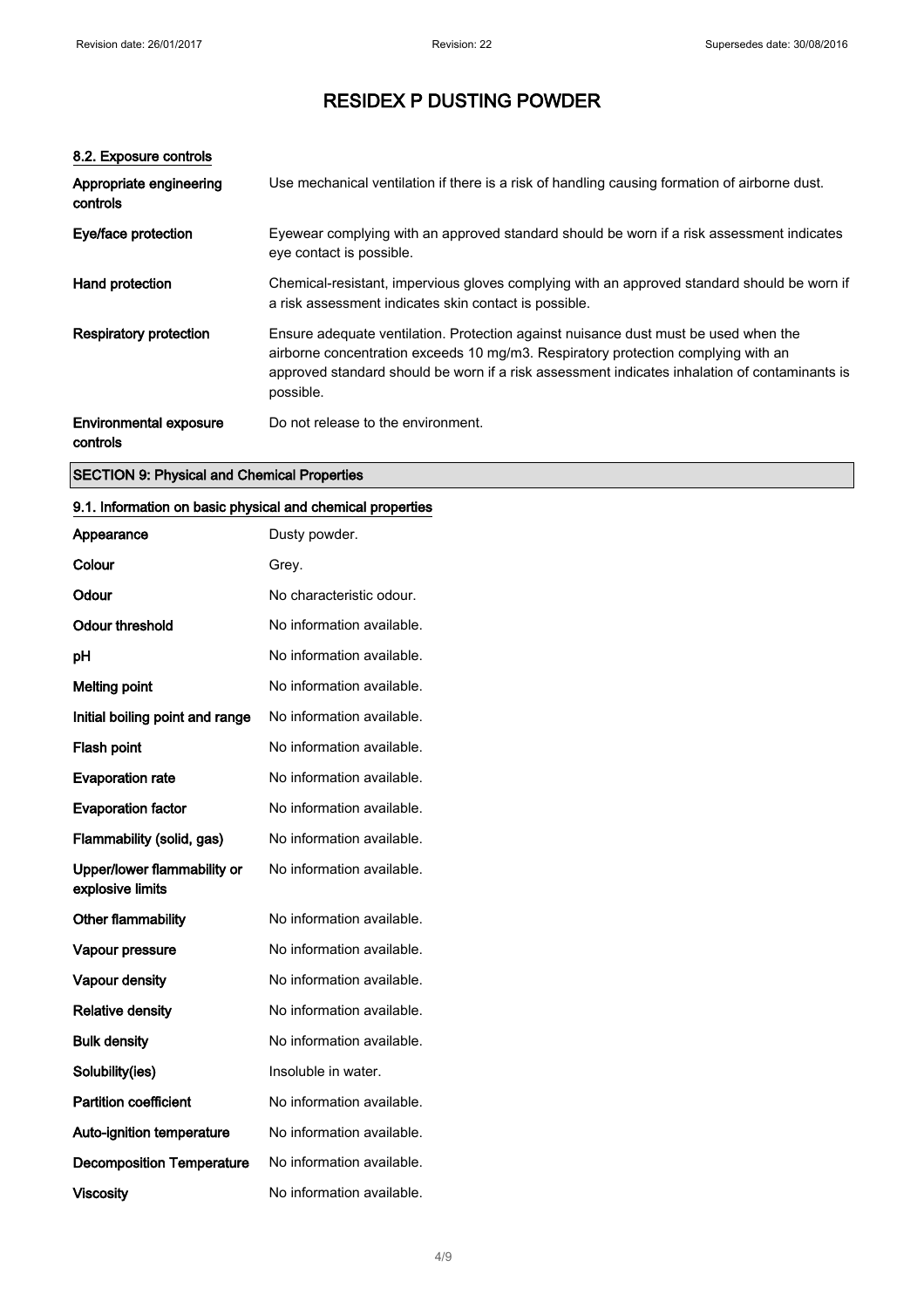| <b>Explosive properties</b>                                    | No information available.                                           |
|----------------------------------------------------------------|---------------------------------------------------------------------|
| <b>Oxidising properties</b>                                    | Not known.                                                          |
| 9.2. Other information                                         |                                                                     |
| <b>SECTION 10: Stability and reactivity</b>                    |                                                                     |
| 10.1. Reactivity                                               |                                                                     |
| 10.2. Chemical stability                                       |                                                                     |
| <b>Stability</b>                                               | Stable at normal ambient temperatures and when used as recommended. |
| 10.3. Possibility of hazardous reactions                       |                                                                     |
| Possibility of hazardous<br>reactions                          | Will not polymerise.                                                |
| 10.4. Conditions to avoid                                      |                                                                     |
| Conditions to avoid                                            | Avoid contact with water.                                           |
| 10.5. Incompatible materials                                   |                                                                     |
| 10.6. Hazardous decomposition products                         |                                                                     |
| Hazardous decomposition<br>products                            | Does not decompose when used and stored as recommended.             |
| <b>SECTION 11: Toxicological information</b>                   |                                                                     |
| 11.1. Information on toxicological effects                     |                                                                     |
| Acute toxicity - oral                                          |                                                                     |
| Notes (oral LD <sub>50</sub> )                                 | Based on available data the classification criteria are not met.    |
| Acute toxicity - dermal                                        |                                                                     |
| Notes (dermal LD <sub>50</sub> )                               | Based on available data the classification criteria are not met.    |
| Acute toxicity - inhalation                                    |                                                                     |
| Notes (inhalation LC <sub>50</sub> )                           | Based on available data the classification criteria are not met.    |
| Skin corrosion/irritation                                      |                                                                     |
| Animal data                                                    | Based on available data the classification criteria are not met.    |
| Serious eye damage/irritation<br>Serious eye damage/irritation | Based on available data the classification criteria are not met.    |
| Respiratory sensitisation<br>Respiratory sensitisation         | Based on available data the classification criteria are not met.    |
| <b>Skin sensitisation</b><br><b>Skin sensitisation</b>         | Based on available data the classification criteria are not met.    |
| Germ cell mutagenicity<br>Genotoxicity - in vitro              | Based on available data the classification criteria are not met.    |
| Carcinogenicity                                                |                                                                     |
| Carcinogenicity                                                | Based on available data the classification criteria are not met.    |
| <b>IARC</b> carcinogenicity                                    | None of the ingredients are listed or exempt.                       |
| Reproductive toxicity<br>Reproductive toxicity - fertility     | Based on available data the classification criteria are not met.    |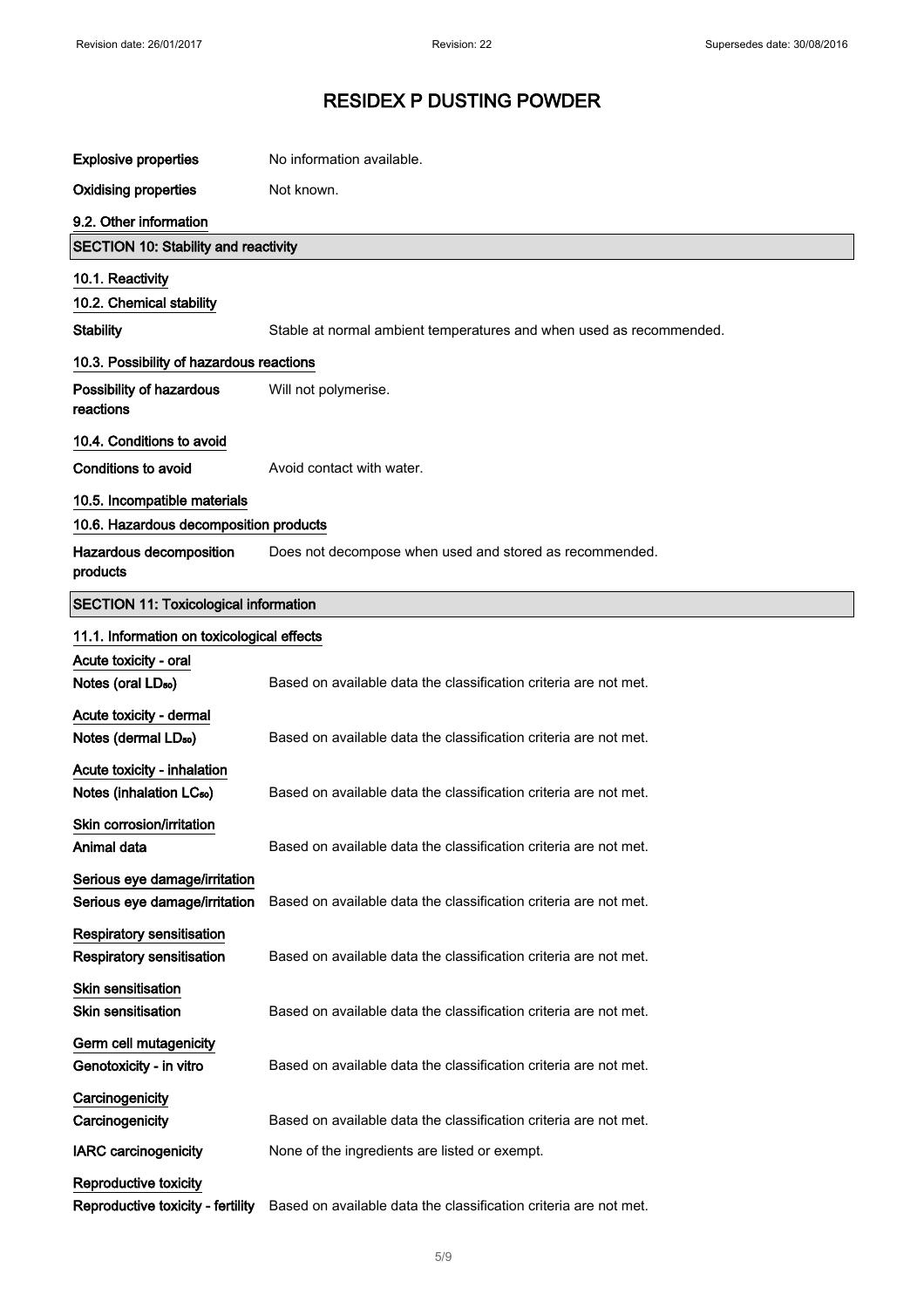| Reproductive toxicity -<br>development             | Based on available data the classification criteria are not met.                                                                                  |  |
|----------------------------------------------------|---------------------------------------------------------------------------------------------------------------------------------------------------|--|
| Specific target organ toxicity - single exposure   |                                                                                                                                                   |  |
| STOT - single exposure                             | Not classified as a specific target organ toxicant after a single exposure.                                                                       |  |
| Specific target organ toxicity - repeated exposure |                                                                                                                                                   |  |
| STOT - repeated exposure                           | Not classified as a specific target organ toxicant after repeated exposure.                                                                       |  |
| <b>Aspiration hazard</b><br>Aspiration hazard      | Not relevant. Solid.                                                                                                                              |  |
| <b>General information</b>                         | The severity of the symptoms described will vary dependent on the concentration and the<br>length of exposure.                                    |  |
| Inhalation                                         | No specific symptoms known.                                                                                                                       |  |
| Ingestion                                          | No specific symptoms known.                                                                                                                       |  |
| <b>Skin contact</b>                                | Prolonged contact may cause dryness of the skin.                                                                                                  |  |
| Eye contact                                        | No specific symptoms known.                                                                                                                       |  |
| Route of entry                                     | Ingestion Inhalation Skin and/or eye contact                                                                                                      |  |
| <b>Target organs</b>                               | No specific target organs known.                                                                                                                  |  |
| <b>Toxicity of ingredients</b>                     | Permethrin:                                                                                                                                       |  |
|                                                    | LD50 Oral (Rat) 383 mg/kg<br>LC50 Inhalation (Rat) 485 mg/M3<br>LD50 Dermal (Rabbit) >2000 mg/kg                                                  |  |
| <b>SECTION 12: Ecological Information</b>          |                                                                                                                                                   |  |
| Ecotoxicity                                        | The product contains a substance which is toxic to aquatic organisms and which may cause<br>long-term adverse effects in the aquatic environment. |  |
| 12.1. Toxicity                                     |                                                                                                                                                   |  |
| <b>Toxicity</b>                                    | Very toxic to aquatic organisms.                                                                                                                  |  |
| 12.2. Persistence and degradability                |                                                                                                                                                   |  |
| 12.3. Bioaccumulative potential                    |                                                                                                                                                   |  |
| <b>Partition coefficient</b>                       | No information available.                                                                                                                         |  |
| 12.4. Mobility in soil                             |                                                                                                                                                   |  |
| 12.5. Results of PBT and vPvB assessment           |                                                                                                                                                   |  |
| 12.6. Other adverse effects                        |                                                                                                                                                   |  |
| <b>Toxicity of ingredients</b>                     | Permethrin:                                                                                                                                       |  |
|                                                    | LC50 (Fathead Minow) 96Hr 0.016 mg/L<br>EC50 Daphnia Magna (Water Flea) 48Hr 0.32 µg/L                                                            |  |
| <b>SECTION 13: Disposal considerations</b>         |                                                                                                                                                   |  |

# 13.1. Waste treatment methods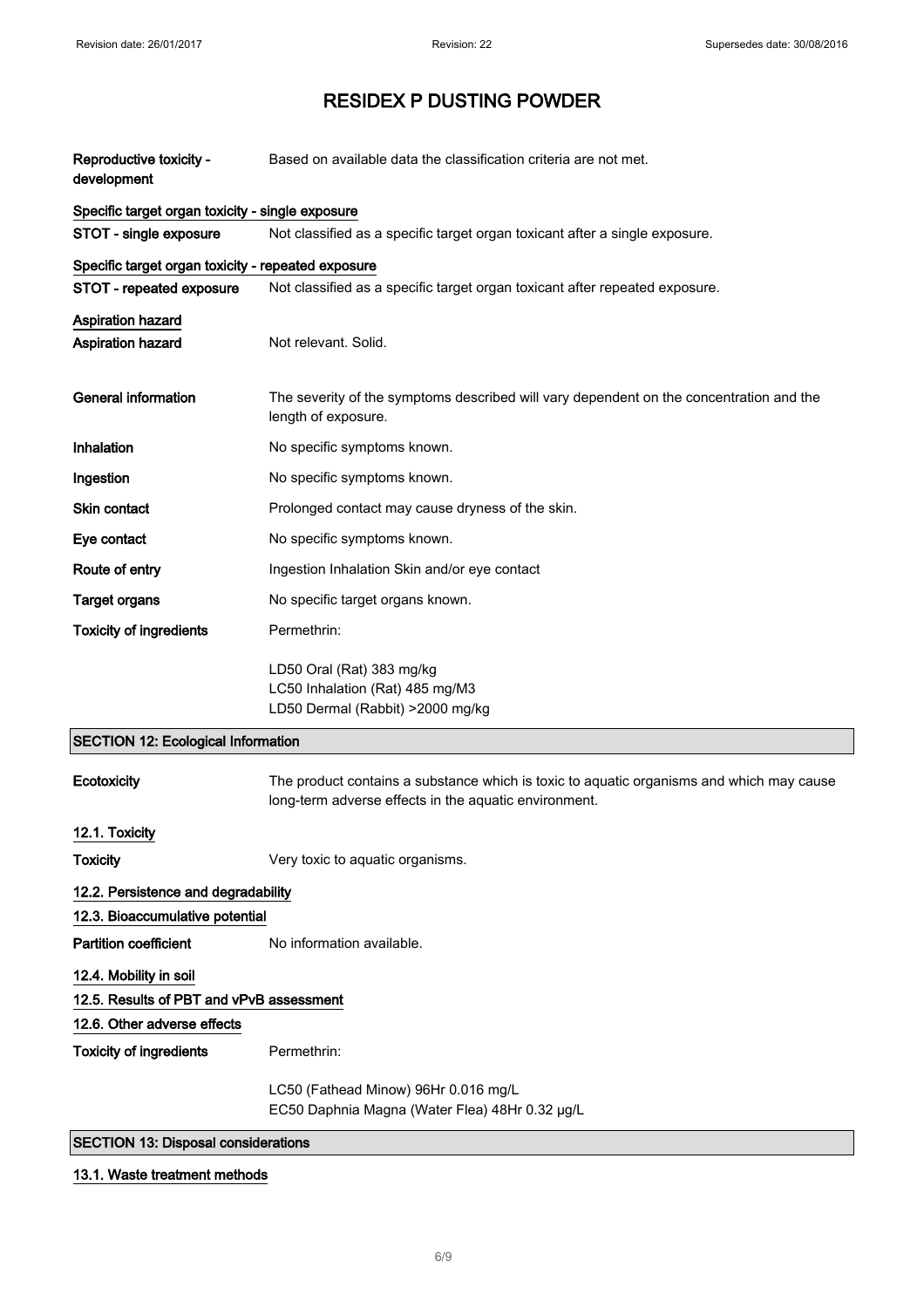| <b>Disposal methods</b>                  | This material and its container must be disposed of in a safe way. Dispose of in accordance<br>with applicable regional, national, and local laws and regulations.<br>Dispose of Contaminated packaging as unused product unless fully cleaned. |
|------------------------------------------|-------------------------------------------------------------------------------------------------------------------------------------------------------------------------------------------------------------------------------------------------|
| <b>Waste class</b>                       | Waste disposal key number from EWC is 20 01 19 (Pesticides)                                                                                                                                                                                     |
| <b>SECTION 14: Transport information</b> |                                                                                                                                                                                                                                                 |
| 14.1. UN number                          |                                                                                                                                                                                                                                                 |
| UN No. (ADR/RID)                         | 3077                                                                                                                                                                                                                                            |
| UN No. (IMDG)                            | 3077                                                                                                                                                                                                                                            |
| UN No. (ICAO)                            | 3077                                                                                                                                                                                                                                            |
| UN No. (ADN)                             | 3077                                                                                                                                                                                                                                            |
| 14.2. UN proper shipping name            |                                                                                                                                                                                                                                                 |
| Proper shipping name<br>(ADR/RID)        | ENVIRONMENTALLY HAZARDOUS SUBSTANCE, SOLID, N.O.S. (CONTAINS<br>PERMETHRIN)                                                                                                                                                                     |
| Proper shipping name (IMDG)              | ENVIRONMENTALLY HAZARDOUS SUBSTANCE, SOLID, N.O.S. (CONTAINS<br>PERMETHRIN)                                                                                                                                                                     |
|                                          | Proper shipping name (ICAO) ENVIRONMENTALLY HAZARDOUS SUBSTANCE, SOLID, N.O.S. (CONTAINS<br>PERMETHRIN)                                                                                                                                         |
| Proper shipping name (ADN)               | ENVIRONMENTALLY HAZARDOUS SUBSTANCE, SOLID, N.O.S. (CONTAINS<br>PERMETHRIN)                                                                                                                                                                     |
| 14.3. Transport hazard class(es)         |                                                                                                                                                                                                                                                 |
| <b>ADR/RID class</b>                     | 9                                                                                                                                                                                                                                               |
| <b>ADR/RID classification code</b>       | M7                                                                                                                                                                                                                                              |
| <b>ADR/RID label</b>                     | 9                                                                                                                                                                                                                                               |
| <b>IMDG class</b>                        | 9                                                                                                                                                                                                                                               |
| ICAO class/division                      | 9                                                                                                                                                                                                                                               |
| <b>ADN</b> class                         | 9                                                                                                                                                                                                                                               |
| <b>Transport labels</b>                  |                                                                                                                                                                                                                                                 |
| 14.4. Packing group                      |                                                                                                                                                                                                                                                 |
| <b>ADR/RID packing group</b>             | Ш                                                                                                                                                                                                                                               |
| <b>IMDG packing group</b>                | Ш                                                                                                                                                                                                                                               |

14.5. Environmental hazards

ADN packing group III ICAO packing group III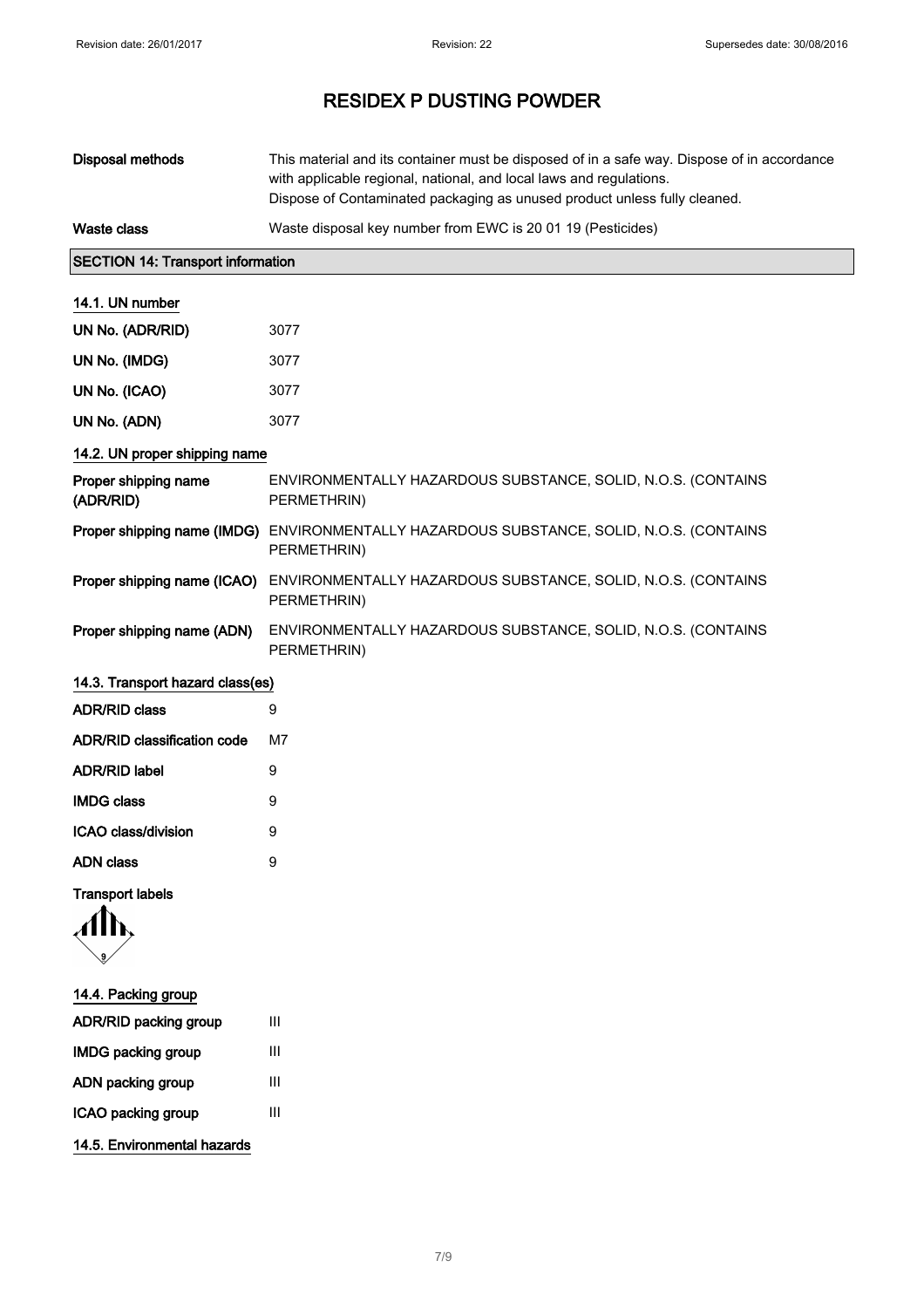#### Environmentally hazardous substance/marine pollutant



14.6. Special precautions for user

| EmS                                              | $F-A, S-F$ |
|--------------------------------------------------|------------|
| ADR transport category                           | 3          |
| <b>Emergency Action Code</b>                     | 27         |
| <b>Hazard Identification Number</b><br>(ADR/RID) | 90         |

Tunnel restriction code (E)

### 14.7. Transport in bulk according to Annex II of MARPOL and the IBC Code

Transport in bulk according to Not applicable. Annex II of MARPOL 73/78 and the IBC Code

### SECTION 15: Regulatory information

| 15.1. Safety, health and environmental regulations/legislation specific for the substance or mixture |                                                                                                      |  |
|------------------------------------------------------------------------------------------------------|------------------------------------------------------------------------------------------------------|--|
| <b>National regulations</b>                                                                          | Health and Safety at Work etc. Act 1974 (as amended).                                                |  |
|                                                                                                      | The Carriage of Dangerous Goods and Use of Transportable Pressure Equipment                          |  |
|                                                                                                      | Regulations 2009 (SI 2009 No. 1348) (as amended) ["CDG 2009"].                                       |  |
|                                                                                                      | EH40/2005 Workplace exposure limits.                                                                 |  |
| <b>EU</b> legislation                                                                                | Regulation (EC) No 1907/2006 of the European Parliament and of the Council of 18                     |  |
|                                                                                                      | December 2006 concerning the Registration, Evaluation, Authorisation and Restriction of              |  |
|                                                                                                      | Chemicals (REACH) (as amended).                                                                      |  |
|                                                                                                      | Commission Regulation (EU) No 2015/830 of 28 May 2015.                                               |  |
|                                                                                                      | Regulation (EC) No 1272/2008 of the European Parliament and of the Council of 16                     |  |
|                                                                                                      | December 2008 on classification, labelling and packaging of substances and mixtures (as<br>amended). |  |

### 15.2. Chemical safety assessment

No chemical safety assessment has been carried out.

#### Inventories

### EU - EINECS/ELINCS

None of the ingredients are listed or exempt.

#### SECTION 16: Other information